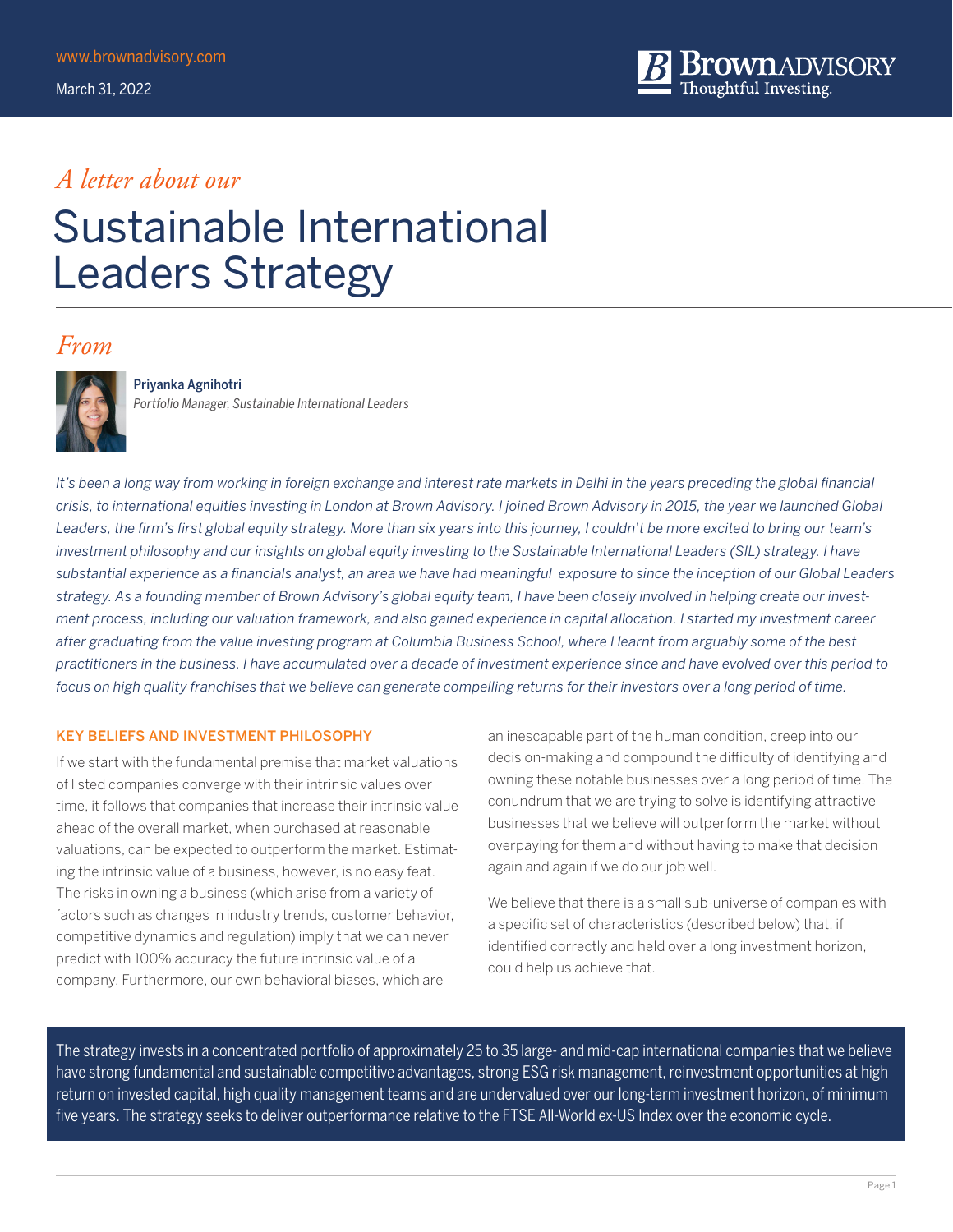**Example in** *Competitively advantaged businesses:* In a world with perfect *competition, companies can generally expect their profitability to trend towards cost of capital in the long run. However, in our view, companies that benefit from multiple, often mutually reinforcing, competitive advantages have the best chance of earning above average returns over prolonged periods of time. We focus on competitive advantages both from a fundamental and an ESG perspective, we believe both are integral to growing the long-term value of a business. Such competitive advantages were traditionally associated with fundamental characteristics such as economies of scale, intangible assets or network effects, but they could equally be driven by sustainability drivers such as efficiency gains in the use of natural resources that can create a cost advantage to the company and a positive impact on the environment. One example within our portfolio would be the Swiss specialty chemical company Sika.*

Sika, enjoys a combination of cost advantages and customer captivity in its business on the fundamental side which we think are difficult for new entrants to replicate. At the same time 70% of Sika's sales come from products that allow their construction and industrial customers to reduce their carbon footprint which is a significant sustainable opportunity driver that we believe can drive revenue and we estimate is again difficult for most peers and new entrants to match.

**High return on invested capital:** In order to compound *business value at an above average growth rate, a company should be able to deploy capital at a high rate of return. This can be achieved through a number of ways such as the presence of reinvestment opportunities from organic growth opportunities, market share gains and in certain cases value accretive M&A. A company that has earned a high return on invested capital in the past but is unable to deploy capital back in the business at these historically high returns cannot compound its business value at a similar rate to a company that can continue to re-invest a meaningful portion of the capital that it generates at those high returns. This is one of the reasons why European banks in consolidated markets such as the UK, with high returns on assets but limited opportunities for reinvestment, are less appealing to us than our emerging markets holdings in HDFC Bank or Bank Rakyat which we believe can continue to compound their book value over a long period of time.*

**Exapable and rightly incentivized management teams**: A great *business model is only part of the puzzle, we think it is equally important to have great management at the helm of these companies. As long-term investors, we believe it is imperative to back management teams that understand a company's moats or competitive advantages and how to maintain and grow them over time. Moreover, management is often responsible for investing the majority of a company's invested capital base over our holding period and their capital allocation skills will drive returns for us as shareholders. Even with a great business model, wrong capital allocation decisions can be value destructive. We therefore look for management teams that conduct themselves with integrity, whose incentives are aligned to ours as closely as possible and who think like investors.*

**Attractive valuations, from a long-term investment horizon;** *Numerous academic and practitioner studies1 have shown that the market doesn't always appreciate (i.e., price in) the persistence of high quality or high return on invested capital. In our experience, the best businesses can continue to compound capital at high rates of return far beyond the typical 5- to 10-year investment horizon of most long-term public market investors. When we look back, we find that our best investments often undershoot our own 5-year cash flow projections. We believe that the companies with the favorable characteristics that we are looking for can be great investments when identified correctly and purchased at reasonable valuations. As opposed to one-year optical valuation metrics, our focus is on free cash flow-based valuation2 over our preferred time horizon of five to ten years.*

Warren Buffett's famous first rule of investing is to not lose money. We couldn't agree more and focus on downside risk at every stage of our investment process from idea screening to portfolio construction and throughout our ongoing due diligence process. When thinking about risk, our primary focus is on avoiding permanent loss of capital as opposed to short-term volatility, which, while disconcerting when one goes through it, is in our opinion part and parcel of operating in public equity markets. With that in mind, some of the risks we aim to avoid include investing in companies with excessive leverage, companies that we identified as having significant ESG risk, businesses with large, unquantifiable liability or businesses that risk becoming obsolete over our investment horizon.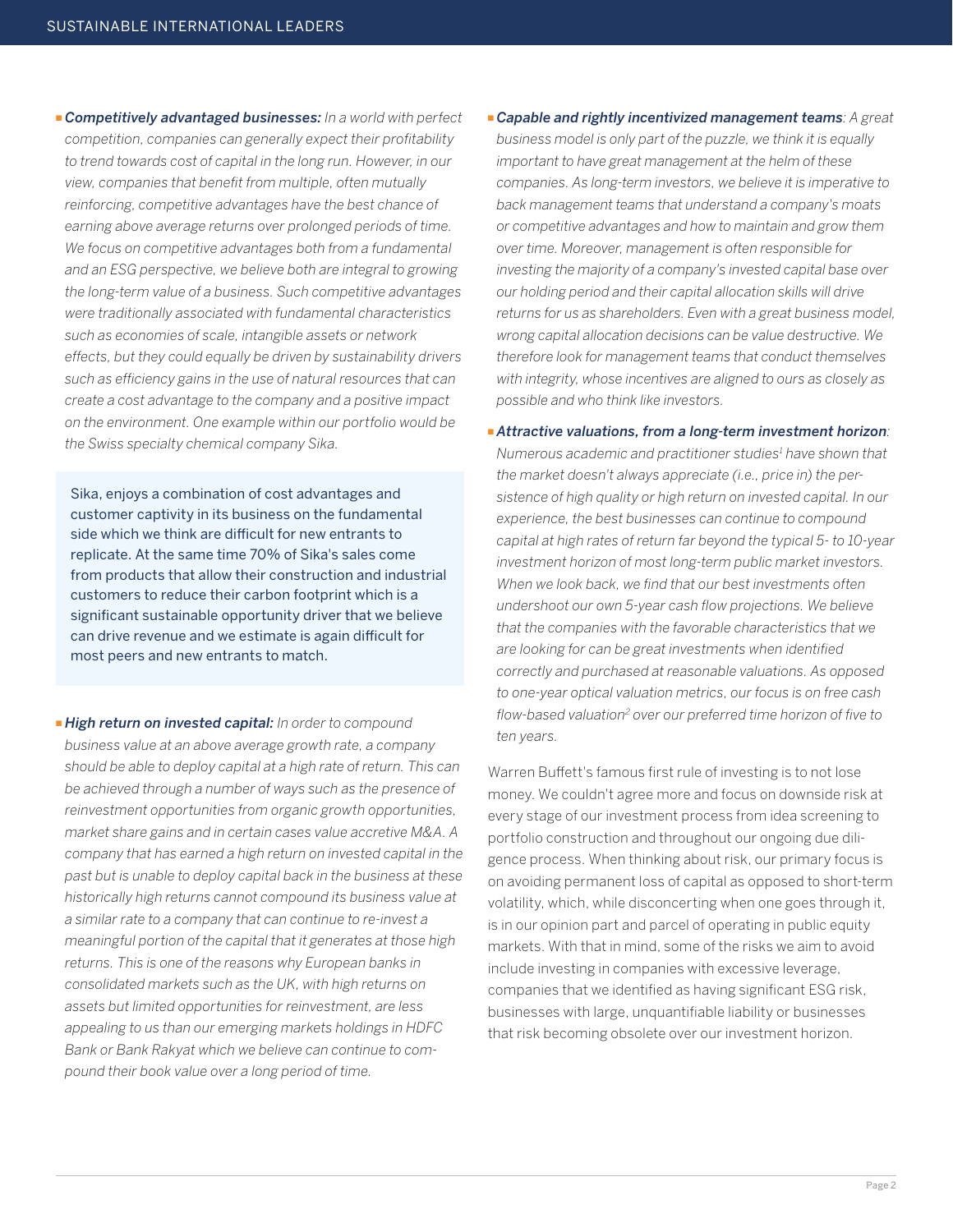#### OUR APPROACH TO SUSTAINABILITY

The strategy incorporates ESG research integration with fundamental research, employing the tools developed in-house since 2009 as part of Brown Advisory's sustainable investing platform. We focus on identifying companies with sound ESG risk management practices and also on compelling sustainable business advantages (SBA), employing both a defense and an offense approach. On the defense side, we aim to invest in companies with sound ESG risk management practices and avoid exposure to major ESG risks. On the offense side, we look for companies that exhibit Sustainable Business Advantages (SBAs), which we define as business drivers derived from a company's sustainability strategies, with the potential to generate 1) revenue growth, 2) cost improvement and/or

3) enhanced franchise value. Ultimately, these SBA drivers should translate into positive financial returns for shareholders.

While we are pleased to see ESG and sustainability take a central role in the investment discourse, we take the view that it is imperative for investors to do their own due diligence, given the lack of standardization and consensus in the field and to hold ourselves to the same research rigour on the ESG side as we do on the fundamental side. Brown Advisory's sustainable investing platform, developed in-house over 10+ years provides us with a systematic and consistent approach to identifying investments that have positive environmental, social and/or governance features, as well as to engage with companies and management teams to further these goals as and when we see an opportunity do so.

| <b>COMPANY</b>              | <b>IMPACT THEME SBA DRIVERS</b>             |                                                                                                                                                                                                                                                                                                                                                                                                                                                                                                                                                                                                                                                                                                                         |
|-----------------------------|---------------------------------------------|-------------------------------------------------------------------------------------------------------------------------------------------------------------------------------------------------------------------------------------------------------------------------------------------------------------------------------------------------------------------------------------------------------------------------------------------------------------------------------------------------------------------------------------------------------------------------------------------------------------------------------------------------------------------------------------------------------------------------|
| <b>Atlas Copco</b>          | Sustainable<br>Technology<br>Innovation     | Atlas Copco has a technology leadership position in the development of energy efficiency air compressors and<br>vacuum pumps and has set a goal for all new and redesigned products to have a clear target set for reduced<br>environmental impact.                                                                                                                                                                                                                                                                                                                                                                                                                                                                     |
| Waste<br><b>Connections</b> | Ffficient<br>Production and<br>Conservation | Waste Connections is an integrated solid waste services company that provides essential, non-hazardous<br>waste collection, transfer and disposal services, along with resource recovery, primarily through recycling and<br>renewables fuel generation. We believe Waste Connection possesses an operational advantage, driven largely<br>by its occupational safety efforts that produce a total recordable incident rate that is half the industry average,<br>and a risk cost as a percentage of revenue as the lowest among its peers. Additionally, the company's location<br>proximity of disposal sites within competitive markets helps lowers transportation costs and presents a unique<br>barrier to entry. |

.

#### THE SUSTAINABLE INTERNATIONAL LEADERS PORTFOLIO

We launched the portfolio with some of our highest conviction ideas in international markets. As fundamentals driven stock-pickers, we invest in companies and management teams, not countries, economies or macro factors. We are not trying to fill any geographic or sector gaps against our benchmark (FTSE All-World ex-US Index) – the portfolio is very much an outcome of our bottom-up process. Our geographic revenue exposure as of the end of the quarter was 6.3% Japan, 27.9% Asia (ex-Japan), 27.6% Europe and 37.1% Rest of World.

Given the investment philosophy outlined above, it is no surprise SIL has a ROIC and 3-year forward sales growth that are meaningfully higher than our benchmark.3 For what we view

as a collection of high-quality compounders, our portfolio looks only slightly expensive compared to the benchmark (on 1-year consensus numbers)4 and we are currently seeing several of our holdings trading at double digit IRRs. In our experience, if we have chosen correctly, we believe that our investee companies can easily exceed consensus estimates through superior execution in their core businesses and through the creation of future options to increase the value of the business either through growing the markets they operate in or through thoughtfully expanding into new markets. Thus, our portfolio is positioned to benefit from a mix of secular and cyclical growth tailwinds while keeping a close eye on risks

### *Thank you for your support.*  Priyanka and the Sustainable International Leaders Team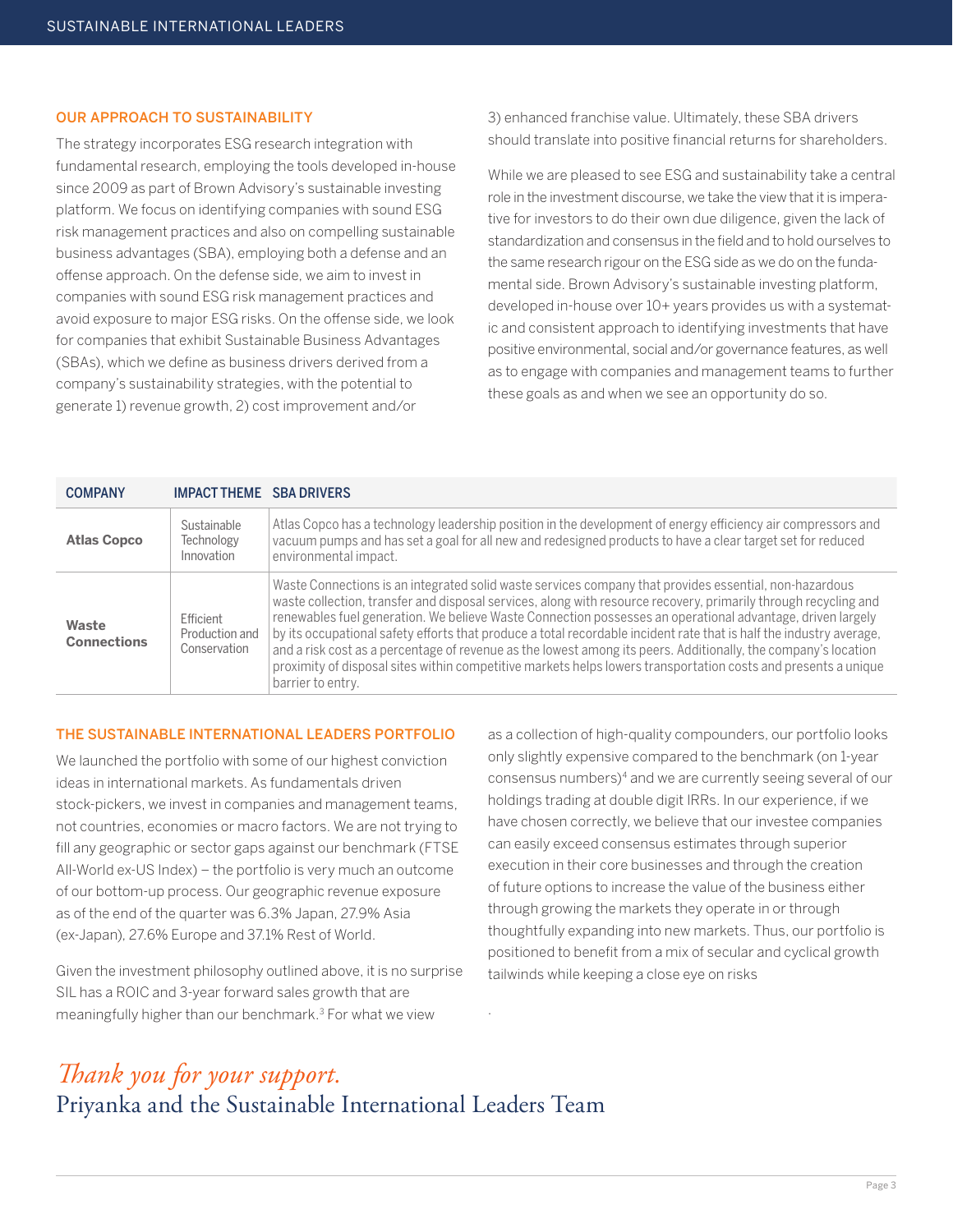<sup>1</sup>See Bouchaud, Jean-Philippe and Ciliberti, Stefano and Landier, Augustin and Simon, Guillaume and Thesmar, David, The Excess Returns of 'Quality' Stocks: A Behavioral Anomaly (January 15, 2016). HEC Paris Research Paper No. FIN-2016-1134, Available at SSRN: https://ssrn.com/abstract=2717447 or http://dx.doi.org/10.2139/ssrn.2717447, Novy-Marx, Robert, (2013), The other side of value: The gross profitability premium, Journal of Financial Economics, 108, issue 1, p. 1-28, https://EconPapers.repec.org/ RePEc:eee:jfinec:v:108:y:2013:i:1:p:1-28 and Asness, C.S., Frazzini, A. & Pedersen, L.H. Quality minus junk. Rev Account Stud 24, 34–112 (2019). https://doi.org/10.1007/s11142- 018-9470-2.

<sup>2</sup>Our favoured valuation approach is the DCF methodology over 10 years using a 10% (or higher in the case of emerging markets) cost of capital.

3 Source:FactSet. As of March 31, 2022, ROIC and 3-year forward sales growth are 16.2% and 11.59% for Sustianable International Leaders, and 7.8% and 7.68% for the benchmark, respectively. Portfolio level information is based on a representative Sustainable International Leaders account and is provided as Supplemental Information and excludes cash.

4 NTM FCF yield (ex-financials) of 3.6% for Sustainable International Leaders vs 4.0% for the benchmark (as of 3/31/2022). This translates to a 1-year forward P/FCF multiple of 21.21x for the portfolio and 11.79x for the Index. Portfolio level information is based on a representative Sustainable International Leaders account and is provided as Supplemental Information.

#### For institutional investors and professional clients only.

The views expressed are those of the author and Brown Advisory as of the date referenced and are subject to change at any time based on market or other conditions. These views are not intended to be and should not be relied upon as investment advice and are not intended to be a forecast of future events or a guarantee of future results.

Past performance may not be a reliable guide to future performance and investors may not get back the amount invested. All investments involve risk. The value of the investment and the income from it will vary. There is no guarantee that the initial investment will be returned.

The information provided in this material is not intended to be and should not be considered to be a recommendation or suggestion to engage in or refrain from a particular course of action or to make or hold a particular investment or pursue a particular investment strategy, including whether or not to buy, sell, or hold any of the securities or funds mentioned. It should not be assumed that investments in such securities or funds have been or will be profitable. References to specific securities are to illustrate views expressed in the commentary and do not represent all of the securities purchased, sold or recommended for advisory clients.

ESG considerations that are material will vary by investment style, sector/industry, market trends and client objectives. The strategy seeks to identify companies that it believes may have desirable ESG outcomes, but investors may differ in their views of what constitutes positive or negative ESG outcomes. As a result, the strategy may invest in companies that do not reflect the beliefs and values of any particular investor. The strategy may also invest in companies that would otherwise be screened out of other ESG-oriented funds. Security selection will be impacted by the combined focus on ESG assessments and forecasts of return and risk. The strategy intends to invest in companies with measurable ESG outcomes, as determined by Brown Advisory, and may seek to screen out particular companies and industries. Brown Advisory relies on third parties to provide data and screening tools. There is no assurance that this information will be accurate or complete or that it will properly exclude all applicable securities. Investments selected using these tools may perform differently than as forecasted due to the factors incorporated into the screening process, changes from historical trends, and issues in the construction and implementation of the screens (including, but not limited to, software issues and other technological issues). There is no guarantee that Brown Advisory's use of these tools will result in effective investment decisions.

The information relating to the portfolio managers' prior experience is provided for informational purposes and is not intended to illustrate the capabilities of the team. It is not intended to be, and shall not be construed as being, investment advice. Investment decisions should not be made on the basis of it. The information contained herein is based on materials and sources that we believe to be reliable. We make no representation, either express or implied, in relation to the accuracy, completeness or reliability of that information.

#### Terms and Definitions

The FTSE All-World ex-US Index is a market-capitalization weighted index representing the performance of the large and mid-cap stocks from the FTSE Global ex-US l Equity Index Series and covers 90-95% of the investable market capitalization. The index covers Developed and Emerging markets, excluding the US, and is suitable as the basis for investment products, such as funds, derivatives and exchange-traded funds. FTSE® is a trade mark of LSEG and is used by FTSE under license.

An investor cannot invest directly into an index.

All financial statistics and ratios are calculated using information from Factset as of the report date unless otherwise noted. FactSet® is a registered trademark of FactSet Research Systems, Inc.

ROIC is a measure of determining a company's financial performance. It is calculated as NOPAT/IC; where NOPAT (net operating profit after tax) is (EBIT + Operating Leases Due 1-Yr)\*(1-Cash Tax Rate) and IC (invested capital) is Total Debt + Total Equity + Total Unfunded Pension + (Operating Leases Due 1-Yr \* 8) – Excess Cash. ROIC calculations presented use LFY (last fiscal year) and exclude financial services.

Sales growth rate is based on reported company revenue for the past three years at the end of the current quarter, provided as a historical average.

Free Cash Flow is operating cash flow minus net capital expenditure.

Internal Rate or Return is a metric used in financial analysis to estimate the profitability of potential investments.

www.brownadvisory.com